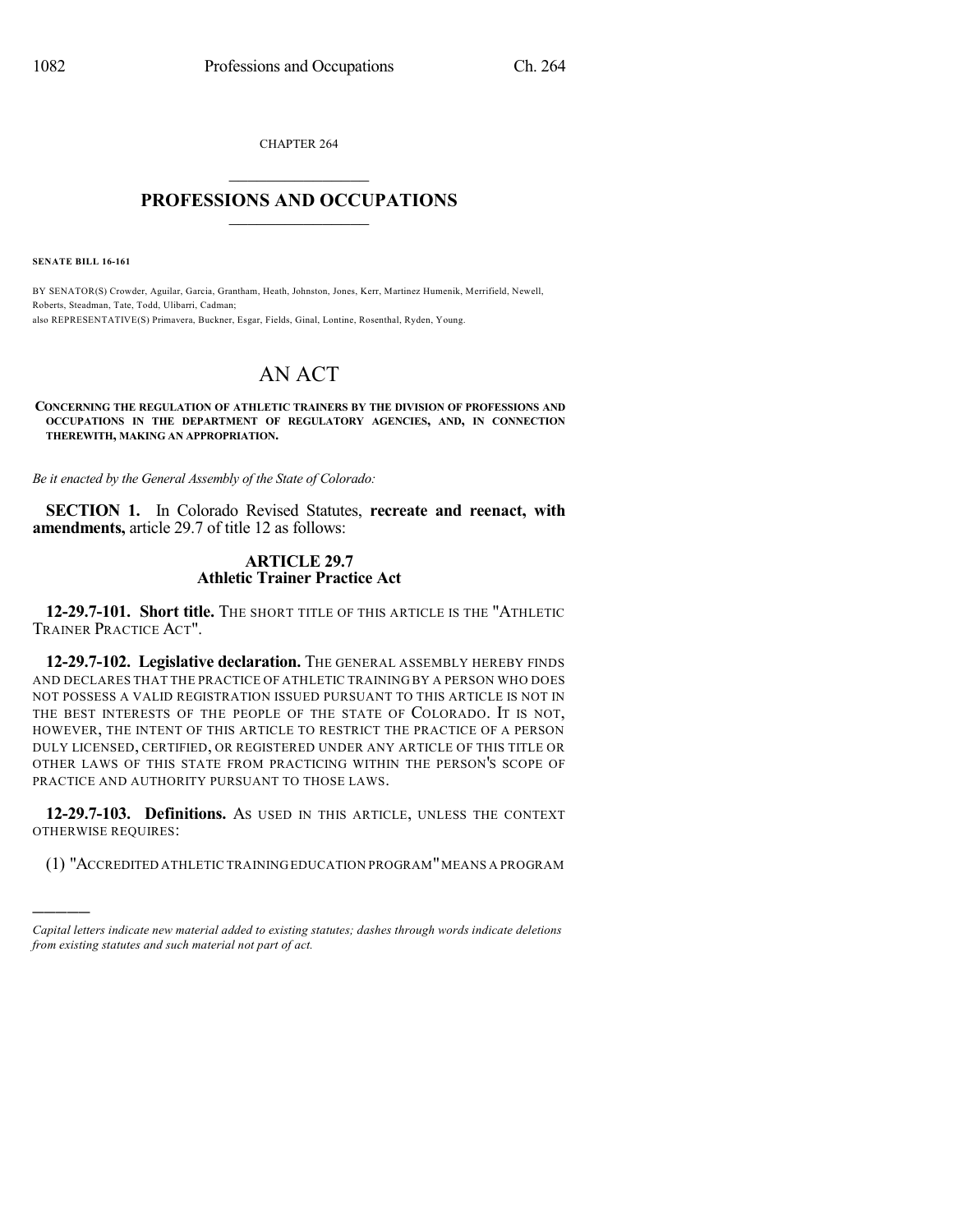OF INSTRUCTION IN ATHLETIC TRAINING THAT IS OFFERED BY AN INSTITUTION OF HIGHER EDUCATION AND ACCREDITED BY A NATIONAL, REGIONAL, OR STATE AGENCY RECOGNIZED BY THE UNITED STATES SECRETARY OF EDUCATION, OR ANY OTHER ACCREDITED PROGRAM APPROVED BY THE DIRECTOR.

(2) "ATHLETE" MEANS A PERSON WHO, IN ASSOCIATION WITH AN EDUCATIONAL INSTITUTION, AN ORGANIZED COMMUNITY SPORTS PROGRAM OR EVENT, OR A PROFESSIONAL, AMATEUR, OR RECREATIONAL ORGANIZATION OR SPORTS CLUB, PARTICIPATES IN GAMES, SPORTS, RECREATION, OR EXERCISE REQUIRING PHYSICAL STRENGTH, FLEXIBILITY, RANGE OF MOTION, SPEED, STAMINA, OR AGILITY.

(3) "ATHLETIC TRAINER" MEANS A PERSON ENGAGED IN THE PRACTICE OF ATHLETIC TRAINING.

(4) (a) "ATHLETIC TRAINING" MEANS THE PERFORMANCE OF THOSE SERVICES THAT REQUIRE THE EDUCATION, TRAINING, AND EXPERIENCE REQUIRED BY THIS ARTICLE FOR REGISTRATION AS AN ATHLETIC TRAINER PURSUANT TO SECTION 12-29.7-107. "ATHLETIC TRAINING" INCLUDES SERVICES APPROPRIATE FOR THE PREVENTION, RECOGNITION, ASSESSMENT, MANAGEMENT, TREATMENT, REHABILITATION, AND RECONDITIONING OF INJURIES AND ILLNESSES SUSTAINED BY AN ATHLETE:

(I) WHO IS ENGAGED IN SPORTS, GAMES, RECREATION, OR EXERCISE REQUIRING PHYSICAL STRENGTH, FLEXIBILITY, RANGE OF MOTION, SPEED, STAMINA, OR AGILITY; OR

(II) THAT AFFECT AN ATHLETE'S PARTICIPATION OR PERFORMANCE IN SPORTS, GAMES, RECREATION, OR EXERCISE AS DESCRIBED IN SUBPARAGRAPH (I) OF THIS PARAGRAPH (a).

(b) "ATHLETIC TRAINING" INCLUDES:

(I) PLANNING, ADMINISTERING, EVALUATING, AND MODIFYING METHODS FOR PREVENTION AND RISK MANAGEMENT OF INJURIES AND ILLNESSES;

(II) IDENTIFYING AN ATHLETE'S MEDICAL CONDITIONS AND DISABILITIES AND APPROPRIATELY CARING FOR OR REFERRING AN ATHLETE AS APPROPRIATE;

(III) RECOGNIZING, ASSESSING, TREATING, MANAGING, PREVENTING, REHABILITATING, RECONDITIONING, AND APPROPRIATELY REFERRING TO ANOTHER HEALTH CARE PROVIDER TO TREAT INJURIES AND ILLNESSES;

(IV) USING THERAPEUTIC MODALITIES FOR WHICH THE ATHLETIC TRAINER HAS RECEIVED APPROPRIATE TRAINING AND EDUCATION;

(V) USING CONDITIONING AND REHABILITATIVE EXERCISE;

(VI) USING TOPICAL PHARMACOLOGICAL AGENTS, IN CONJUNCTION WITH THE ADMINISTRATION OF THERAPEUTIC MODALITIES AND PURSUANT TO PRESCRIPTIONS ISSUED IN ACCORDANCE WITH THE LAWS OF THIS STATE, FOR WHICH THE ATHLETIC TRAINER HAS RECEIVED APPROPRIATE TRAINING AND EDUCATION;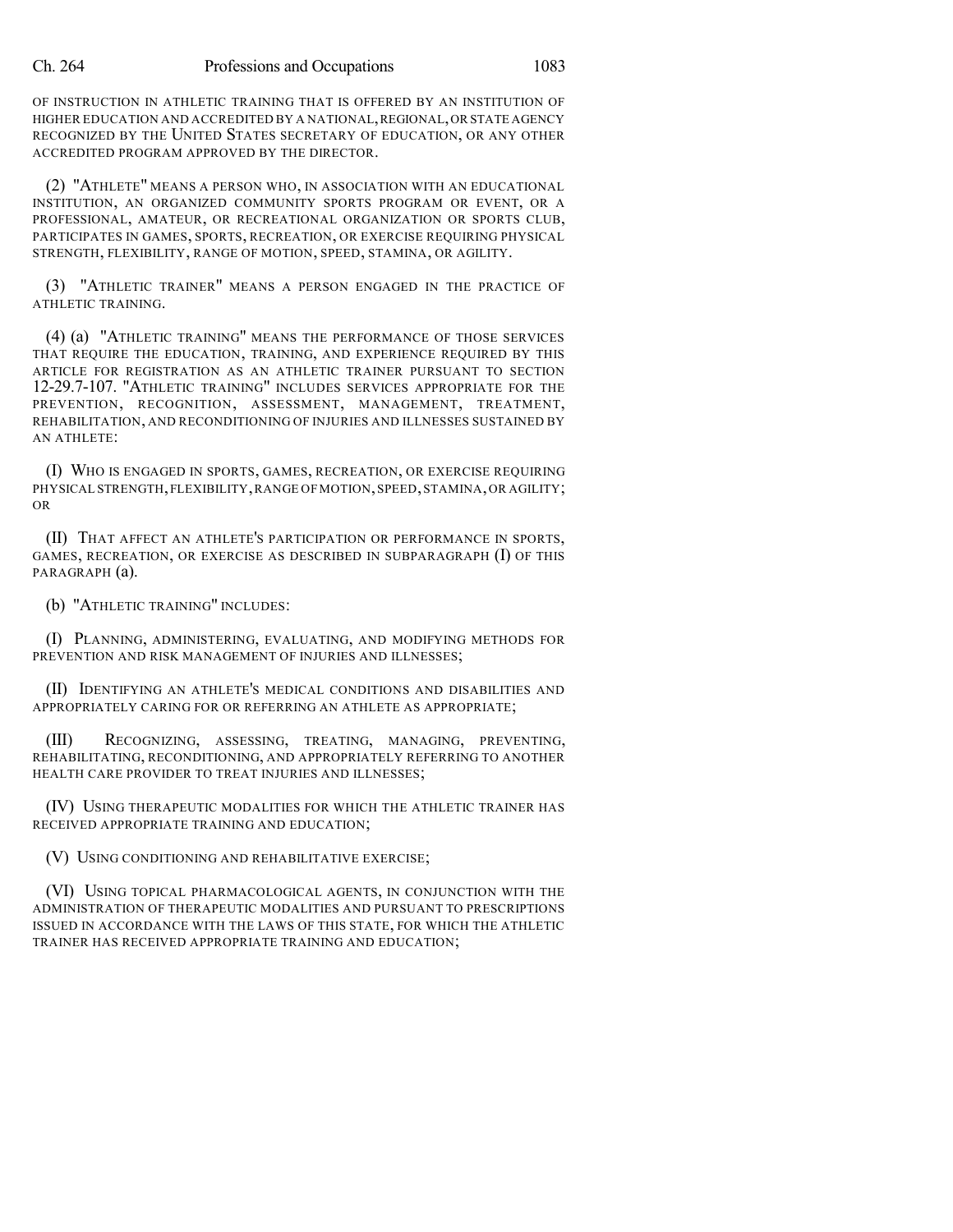(VII) EDUCATING AND COUNSELING ATHLETES CONCERNING THE PREVENTION AND CARE OF INJURIES AND ILLNESSES;

(VIII) EDUCATING AND COUNSELING THE GENERAL PUBLIC WITH RESPECT TO ATHLETIC TRAINING SERVICES;

(IX) REFERRING AN ATHLETE RECEIVING ATHLETIC TRAINING SERVICES TO APPROPRIATE HEALTH CARE PERSONNEL AS NEEDED; AND

(X) PLANNING, ORGANIZING, ADMINISTERING, AND EVALUATING THE PRACTICE OF ATHLETIC TRAINING.

(c) AS USED IN THIS SUBSECTION (4), "INJURIES AND ILLNESSES" INCLUDES THOSE CONDITIONS IN AN ATHLETE FOR WHICH ATHLETIC TRAINERS, AS THE RESULT OF THEIR EDUCATION,TRAINING, AND COMPETENCY, ARE QUALIFIED TO PROVIDE CARE.

(5) "DIRECTION OF A COLORADO-LICENSED OR OTHERWISE LAWFULLY PRACTICING PHYSICIAN, DENTIST, OR HEALTH CARE PROFESSIONAL" MEANS THE PLANNING OF SERVICES WITH A PHYSICIAN, DENTIST, OR HEALTH CARE PROFESSIONAL;THE DEVELOPMENT AND APPROVAL BY THE PHYSICIAN, DENTIST, OR HEALTH CARE PROFESSIONAL OF PROCEDURES AND PROTOCOLS TO BE FOLLOWED IN THE EVENT OF AN INJURY OR ILLNESS; THE MUTUAL REVIEW OF THE PROTOCOLS ON A PERIODIC BASIS; AND THE APPROPRIATE CONSULTATION AND REFERRAL BETWEEN THE PHYSICIAN, DENTIST, OR HEALTH CARE PROFESSIONAL AND THE ATHLETIC TRAINER.

(6) "DIRECTOR" MEANS THE DIRECTOR OF THE DIVISION OR HIS OR HER DESIGNEE.

(7) "DIVISION" MEANS THE DIVISION OF PROFESSIONS AND OCCUPATIONS IN THE DEPARTMENT OF REGULATORY AGENCIES CREATED IN SECTION 24-34-102, C.R.S.

(8) "NATIONAL CERTIFYING AGENCY" MEANS A NATIONALLY RECOGNIZED AGENCY THAT CERTIFIES THE COMPETENCY OF ATHLETIC TRAINERS THROUGH THE USE OF AN EXAMINATION.

(9) "REGISTRANT" MEANS AN ATHLETIC TRAINER REGISTERED PURSUANT TO THIS ARTICLE.

**12-29.7-104. Use of titles restricted.** ONLY A PERSON REGISTERED AS AN ATHLETIC TRAINER MAY USE THE TITLE "ATHLETIC TRAINER" OR "REGISTERED ATHLETIC TRAINER", THE LETTERS "A.T.", "A.T.C.", OR ANY OTHER GENERALLY ACCEPTED TERMS, LETTERS, OR FIGURES THAT INDICATE THAT THE PERSON IS AN ATHLETIC TRAINER.

**12-29.7-105. Limitations on authority.** (1) NOTHING IN THIS ARTICLE AUTHORIZES AN ATHLETIC TRAINER TO PRACTICE:

(a) MEDICINE, AS DEFINED IN ARTICLE 36 OF THIS TITLE;

(b) PHYSICAL THERAPY, AS DEFINED IN ARTICLE 41 OF THIS TITLE;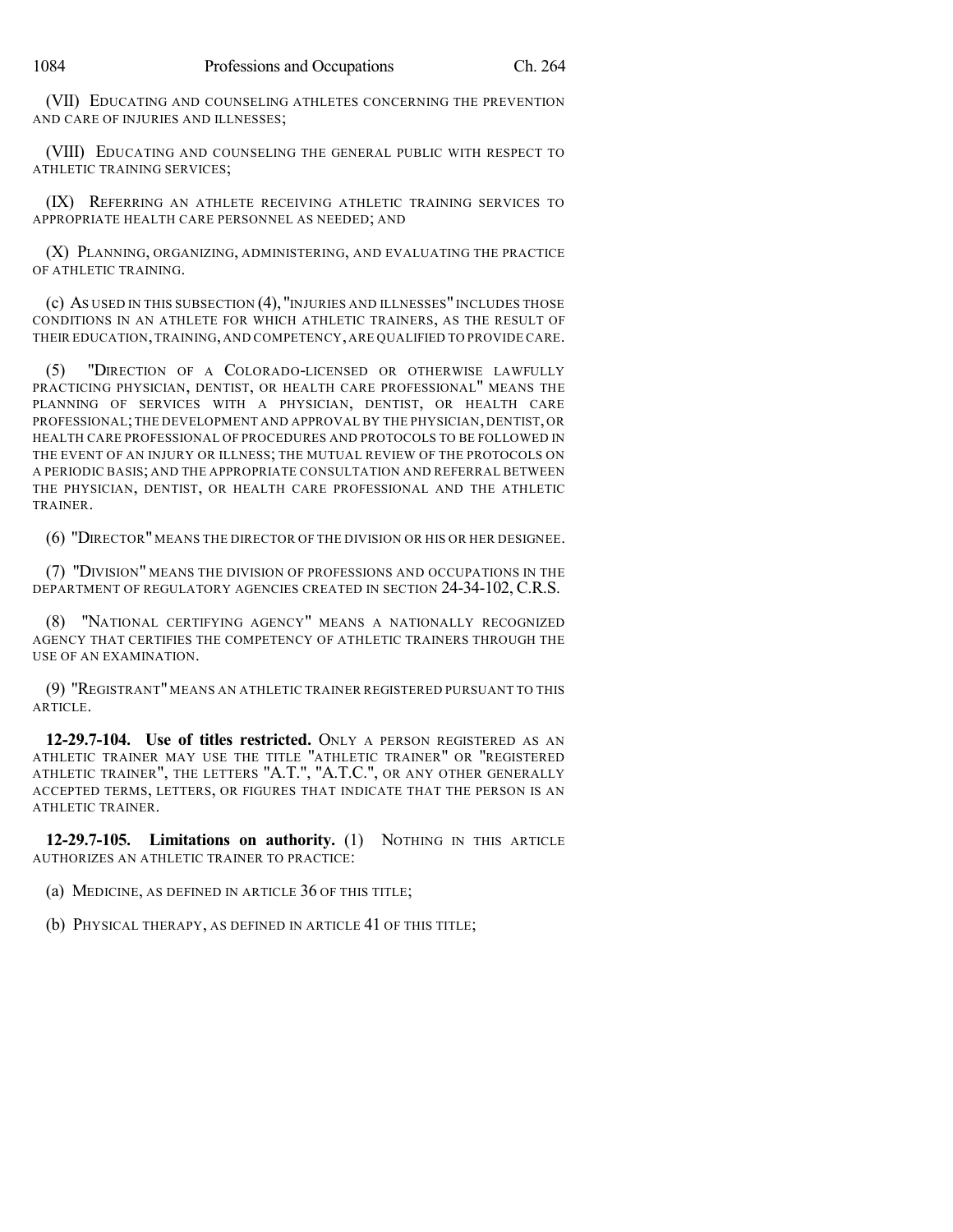(c) CHIROPRACTIC, AS DEFINED IN ARTICLE 33 OF THIS TITLE;

(d) OCCUPATIONAL THERAPY, AS DEFINED IN ARTICLE 40.5 OF THIS TITLE; OR

(e) ANY OTHER REGULATED FORM OF HEALING EXCEPT AS AUTHORIZED BY THIS ARTICLE.

(2) NOTHING IN THIS ARTICLE AUTHORIZES AN ATHLETIC TRAINER TO TREAT A DISEASE OR CONDITION THAT IS NOT RELATED TO A PERSON'S PARTICIPATION IN SPORTS, GAMES, RECREATION, OR EXERCISE, BUT THE ATHLETIC TRAINER SHALL TAKE A PERSON'S DISEASE OR CONDITION INTO ACCOUNT IN PROVIDING ATHLETIC TRAINING SERVICES AND SHALL CONSULT WITH A PHYSICIAN AS APPROPRIATE REGARDING THE DISEASE OR CONDITION.

(3) NOTHING IN THIS ARTICLE PROHIBITS A PERSON FROM RECOMMENDINGWEIGHT MANAGEMENT OR EXERCISE TO IMPROVE STRENGTH, CONDITIONING, FLEXIBILITY, AND CARDIOVASCULAR PERFORMANCE TO A PERSON IN NORMAL HEALTH AS LONG AS THE PERSON RECOMMENDING THE WEIGHT MANAGEMENT OR EXERCISE DOES NOT REPRESENT HIMSELF OR HERSELF AS AN ATHLETIC TRAINER AND THE PERSON DOES NOT ENGAGE IN ATHLETIC TRAINING AS DEFINED IN THIS ARTICLE.

**12-29.7-106. Registration required.** (1) EXCEPT AS OTHERWISE PROVIDED IN THIS ARTICLE, IN ORDER TO PRACTICE ATHLETIC TRAINING OR REPRESENT ONESELF AS BEING ABLE TO PRACTICE ATHLETIC TRAINING IN THIS STATE, A PERSON MUST:

(a) POSSESS A VALID REGISTRATION ISSUED BY THE DIRECTOR IN ACCORDANCE WITH THIS ARTICLE AND ANY RULES ADOPTED UNDER THIS ARTICLE; AND

(b) PRACTICE PURSUANT TO THE DIRECTION OF A COLORADO-LICENSED OR OTHERWISE LAWFULLY PRACTICING PHYSICIAN, DENTIST, OR HEALTH CARE PROFESSIONAL.

**12-29.7-107. Requirements for registration - registration by endorsement application - denial.** (1) EVERY APPLICANT FOR A REGISTRATION TO PRACTICE ATHLETIC TRAINING MUST HAVE:

(a) EARNED A BACCALAUREATE DEGREE FROM AN ACCREDITED COLLEGE OR UNIVERSITY;

(b) SUCCESSFULLY COMPLETED AN ACCREDITED ATHLETIC TRAINING EDUCATION PROGRAM;

(c) (I) PASSED A COMPETENCY EXAMINATION ADMINISTERED BY A NATIONAL CERTIFYING AGENCY THAT HAS BEEN APPROVED BY THE DIRECTOR AND PROVIDED EVIDENCE OF CURRENT CERTIFICATION BY THE NATIONAL CERTIFYING AGENCY; OR

(II) PASSED A COMPETENCY EXAMINATION DEVELOPED AND ADMINISTERED BY THE DIRECTOR;

(d) SUBMITTED AN APPLICATION IN THE FORM AND MANNER DESIGNATED BY THE DIRECTOR;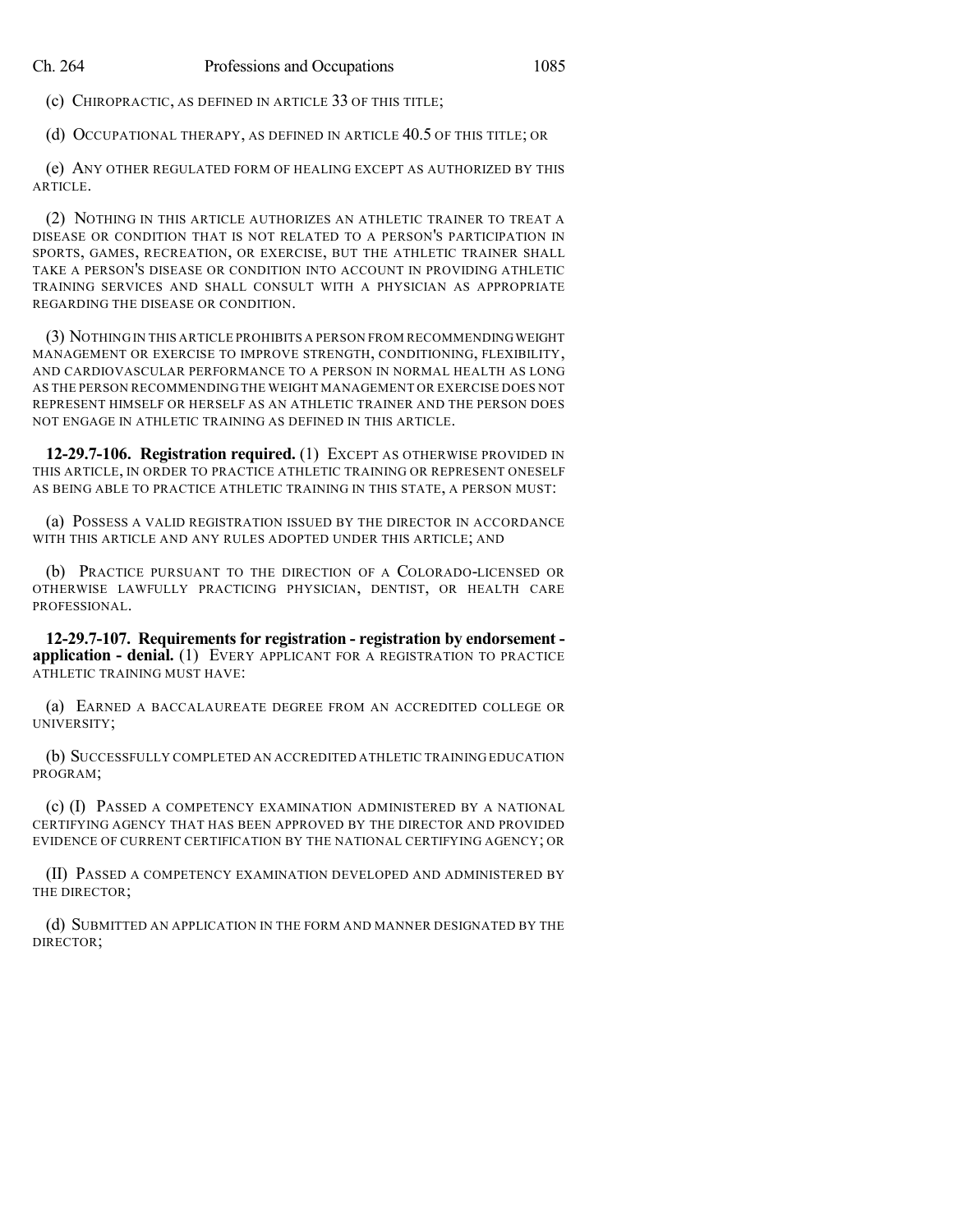(e) PAID A FEE IN AN AMOUNT DETERMINED BY THE DIRECTOR; AND

(f) SUBMITTED ADDITIONAL INFORMATION AS REQUESTED BY THE DIRECTOR TO FULLY AND FAIRLY EVALUATE THE APPLICANT'S QUALIFICATIONS FOR REGISTRATION AND TO PROTECT PUBLIC HEALTH AND SAFETY.

(2) WHEN AN APPLICANT HAS FULFILLED THE REQUIREMENTS OF SUBSECTION (1) OF THIS SECTION, THE DIRECTOR SHALL ISSUE A REGISTRATION TO THE APPLICANT. THE DIRECTOR MAY DENY REGISTRATION IF THE APPLICANT HAS COMMITTED AN ACT THAT WOULD BE GROUNDS FOR DISCIPLINARY ACTION UNDER SECTION 12-29.7-110.

(3) (a) AN APPLICANT FOR REGISTRATION BY ENDORSEMENT SHALL FILE AN APPLICATION AND PAY A FEE AS PRESCRIBED BY THE DIRECTOR AND SHALL HOLD A CURRENT, VALID LICENSE OR REGISTRATION IN A JURISDICTION THAT REQUIRES QUALIFICATIONS SUBSTANTIALLY EQUIVALENT TO THOSE REQUIRED FOR REGISTRATION BY SUBSECTION (1) OF THIS SECTION.

(b) AN APPLICANT FOR REGISTRATION SHALL SUBMIT, WITH THE APPLICATION, VERIFICATION THAT THE APPLICANT HAS ACTIVELY PRACTICED FOR A PERIOD OFTIME DETERMINED BY RULES OF THE DIRECTOR OR HAS OTHERWISE MAINTAINED CONTINUED COMPETENCY AS DETERMINED BY THE DIRECTOR.

(c) UPON RECEIPT OF ALL DOCUMENTS REQUIRED BY PARAGRAPHS (a) AND (b) OF THIS SUBSECTION (3), THE DIRECTOR SHALL REVIEW THE APPLICATION AND MAKE A DETERMINATION OF THE APPLICANT'S QUALIFICATIONS TO BE REGISTERED BY ENDORSEMENT.

(d) THE DIRECTOR MAY DENY THE REGISTRATION IF THE APPLICANT HAS COMMITTED AN ACT THAT WOULD BE GROUNDS FOR DISCIPLINARY ACTION UNDER SECTION 12-29.7-110.

**12-29.7-108. Renewal of registration - fees.** (1) (a) A REGISTRANT SHALL RENEW THE REGISTRATION ISSUED PURSUANT TO THIS ARTICLE ACCORDING TO A SCHEDULE OF RENEWAL DATES ESTABLISHED BY THE DIRECTOR. THE REGISTRANT SHALL SUBMIT AN APPLICATION IN THE FORM AND MANNER DESIGNATED BY, AND SHALL PAY A RENEWAL FEE IN AN AMOUNT DETERMINED BY, THE DIRECTOR.

(b) REGISTRATIONS SHALL BE RENEWED OR REINSTATED IN ACCORDANCE WITH THE SCHEDULE ESTABLISHED BY THE DIRECTOR, AND RENEWAL OR REINSTATEMENT SHALL BE GRANTED PURSUANT TO SECTION 24-34-102 (8), C.R.S. THE DIRECTOR MAY ESTABLISH RENEWAL FEES AND DELINQUENCY FEES FOR REINSTATEMENT PURSUANT TO SECTION 24-34-105, C.R.S. IF A REGISTRANT FAILS TO RENEW HIS OR HER REGISTRATION PURSUANT TO THE DIRECTOR'S SCHEDULE, THE REGISTRATION EXPIRES. A PERSON WHOSE REGISTRATION HAS EXPIRED IS SUBJECT TO THE PENALTIES PROVIDED IN THIS ARTICLE OR SECTION 24-34-102 (8), C.R.S., FOR REINSTATEMENT.

(c) THE REGISTRANT SHALL SUBMIT ADDITIONAL INFORMATION THAT THE DIRECTOR REQUESTS,INCLUDINGEVIDENCE THAT THE REGISTRANT HAS MAINTAINED AND HOLDS A CURRENT, VALID CERTIFICATION FROM THE NATIONAL CERTIFYING AGENCY, TO FULLY AND FAIRLY EVALUATE THE APPLICANT'S QUALIFICATIONS FOR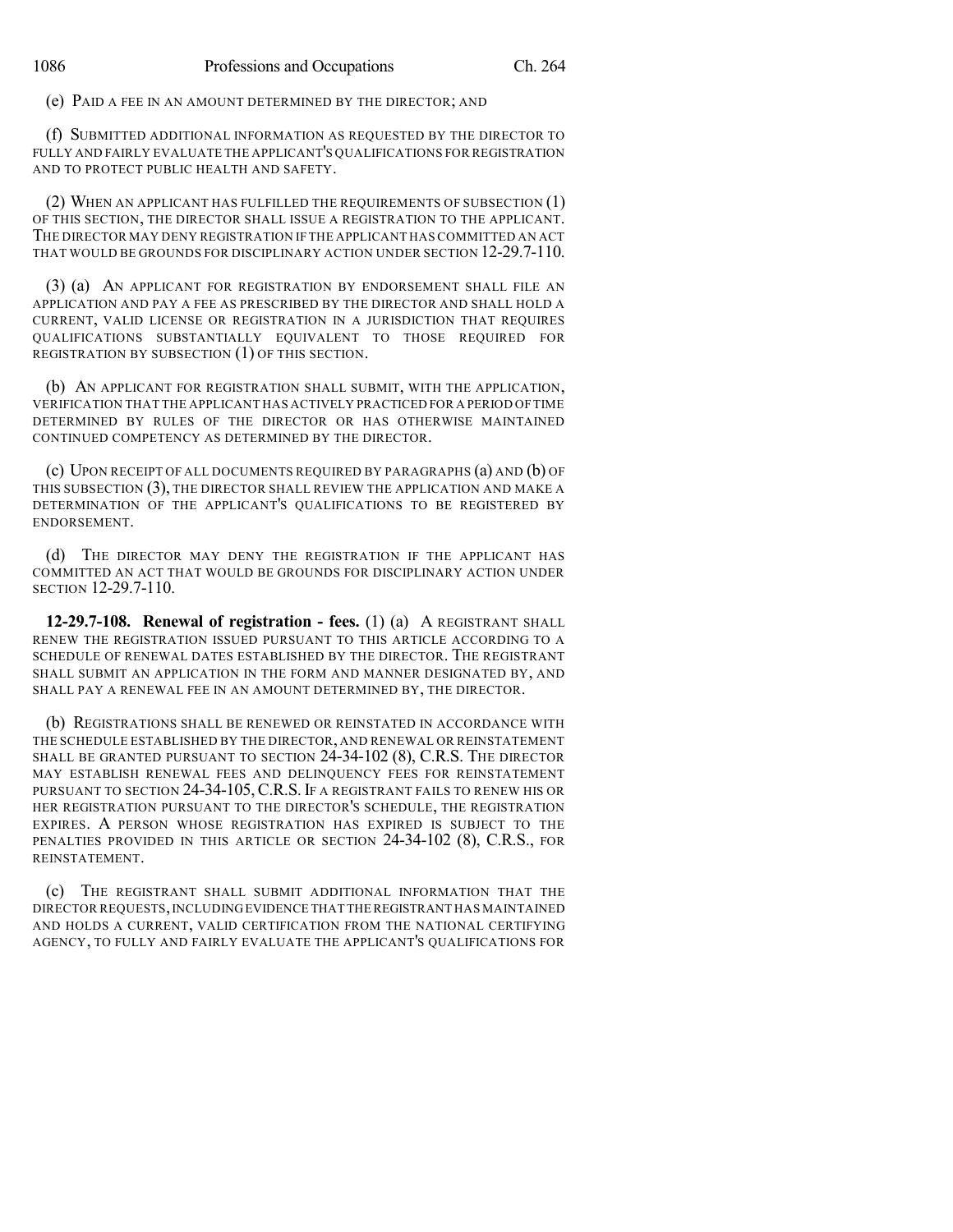REGISTRATION RENEWAL AND TO PROTECT PUBLIC HEALTH AND SAFETY.

(2) ALL FEES COLLECTED PURSUANT TO THIS ARTICLE SHALL BE DETERMINED, COLLECTED, AND APPROPRIATED IN THE SAME MANNER AS SET FORTH IN SECTION 24-34-105, C.R.S., AND PERIODICALLY ADJUSTED IN ACCORDANCE WITH SECTION 24-75-402, C.R.S.

**12-29.7-109. Scope of article - exclusions - authority for clinical setting.** (1) NOTHING IN THIS ARTICLE PROHIBITS:

(a) THE PRACTICE OF ATHLETIC TRAINING THAT IS AN INTEGRAL PART OF A PROGRAM OFSTUDY BY STUDENTS ENROLLED IN AN ACCREDITED ATHLETIC TRAINING EDUCATION PROGRAM.STUDENTS ENROLLED IN AN ACCREDITED ATHLETIC TRAINING EDUCATION PROGRAM SHALL BE IDENTIFIED AS "ATHLETIC TRAININGSTUDENTS"AND SHALL ONLY PRACTICE ATHLETIC TRAINING UNDER THE DIRECTION AND IMMEDIATE SUPERVISION OF AN ATHLETIC TRAINER CURRENTLY REGISTERED UNDER THIS ARTICLE. AN ATHLETIC TRAINING STUDENT SHALL NOT REPRESENT HIMSELF OR HERSELF AS AN ATHLETIC TRAINER.

(b) THE PRACTICE OF ATHLETIC TRAINING BY A PERSON WHO IS CERTIFIED BY A NATIONAL CERTIFYING AGENCY AND WHO IS EMPLOYED BY THE UNITED STATES GOVERNMENT OR ANY BUREAU, DIVISION, OR AGENCY OF THE FEDERAL GOVERNMENT WHILE ACTING IN THE COURSE AND SCOPE OF EMPLOYMENT;

(c) THE PRACTICE OF ATHLETIC TRAINING BY A PERSON WHO RESIDES IN ANOTHER STATE OR COUNTRY, IS CURRENTLY LICENSED OR REGISTERED IN ANOTHER STATE, OR IS CURRENTLY CERTIFIED BY A NATIONAL CERTIFYING AGENCY, AND IS:

(I) ADMINISTERING ATHLETIC TRAINING SERVICES TO AN ATHLETE WHO IS A MEMBER OF A BONA FIDE PROFESSIONAL OR AMATEUR SPORTS ORGANIZATION OR OF A SPORTS TEAM OF AN ACCREDITED EDUCATIONAL INSTITUTION,IF THE PERSON ACTS IN ACCORDANCE WITH RULES ESTABLISHED BY THE DIRECTOR AND ENGAGES IN THE UNREGISTERED PRACTICE OF ATHLETIC TRAINING FOR NO MORE THAN NINETY DAYS IN ANY CALENDAR YEAR; OR

(II) PARTICIPATING IN AN EDUCATIONAL PROGRAM OF NOT MORE THAN TWELVE WEEKS' DURATION. UPON WRITTEN APPLICATION BY THE PERSON PRIOR TO THE EXPIRATION OF THE TWELVE-WEEK PERIOD, THE DIRECTOR MAY GRANT AN EXTENSION OF TIME.

(d) THE PRACTICE OF ANY HEALTH CARE PROFESSION, OTHER THAN ATHLETIC TRAINING, BY A PERSON LICENSED OR REGISTERED UNDER ANY OTHER ARTICLE OF THIS TITLE IN ACCORDANCE WITH THE LAWFUL SCOPE OF PRACTICE OF THE OTHER PROFESSION OR THE PERFORMANCE OF ACTIVITIES DESCRIBED IN SUBSECTION (2) OF THIS SECTION, IF THE PERSON DOES NOT REPRESENT HIMSELF OR HERSELF AS AN ATHLETIC TRAINER OR AS ENGAGING IN THE PRACTICE OF ATHLETIC TRAINING;

(e) ATHLETIC TRAINING BY A PATIENT FOR HIMSELF OR HERSELF OR GRATUITOUS ATHLETIC TRAINING BY A FRIEND OR FAMILY MEMBER WHO DOES NOT REPRESENT HIMSELF OR HERSELF AS AN ATHLETIC TRAINER.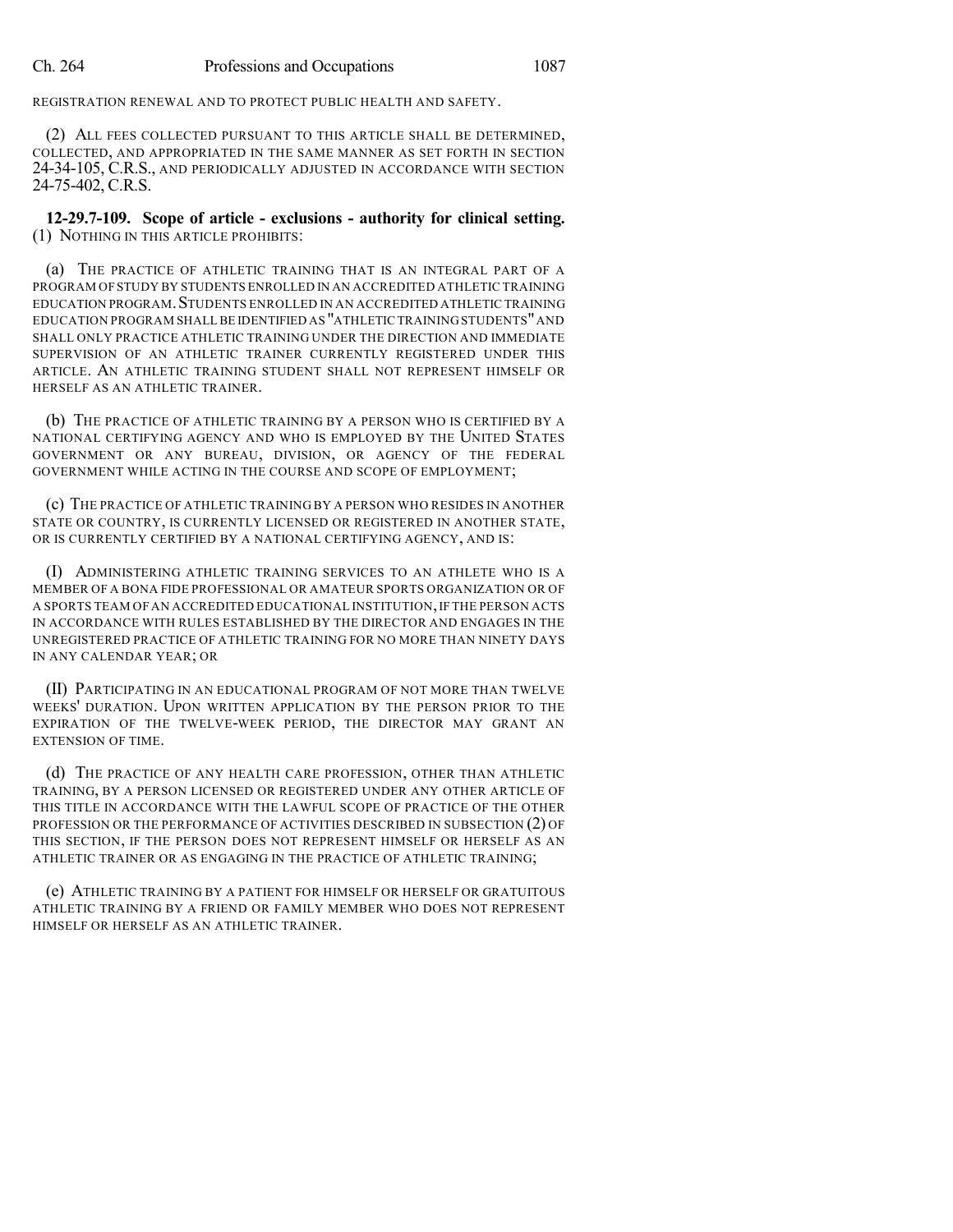(2) NOTHING IN THIS ARTICLE LIMITS OR PROHIBITS THE ADMINISTRATION OF ROUTINE ASSISTANCE OR FIRST AID BY A PERSON WHO IS NOT A REGISTERED ATHLETIC TRAINER FOR INJURIES OR ILLNESSES SUSTAINED AT AN ATHLETIC EVENT OR PROGRAM.

(3) NOTHING IN THIS ARTICLE REQUIRES AN ENTITY OFFERING OR SPONSORING AN ATHLETIC EVENT OR REGULAR ATHLETIC ACTIVITY, INCLUDING A YOUTH SPORTS TEAM OR PROGRAM WHOSE PARTICIPANTS ARE EIGHTEEN YEARS OF AGE OR YOUNGER, TO EMPLOY A REGISTERED ATHLETIC TRAINER.

(4) (a) A SCHOOL COACH, ATHLETIC DIRECTOR, OR OTHER EMPLOYEE OR A PERSON CONTRACTED WITH A SCHOOL IS NOT ENGAGING IN THE PRACTICE OF ATHLETIC TRAINING WHEN HE OR SHE ENGAGES IN OR HOLDS RESPONSIBILITY FOR THE FOLLOWING ACTIVITIES IN THE COURSE OF HIS OR HER REGULARLY SCHEDULED DUTIES:

(I) PLANNING, ADMINISTERING, OR MODIFYING METHODS FOR PREVENTION AND RISK MANAGEMENT OF INJURIES AND ILLNESSES;

(II) ADMINISTERINGROUTINE ASSISTANCE FOR FIRST AID TO AN INJURED ATHLETE;

(III) DIRECTING CONDITIONING EXERCISES;

(IV) EDUCATING OR COUNSELING ATHLETES CONCERNING THE PREVENTION OF INJURIES AND ILLNESSES; OR

(V) REFERRING AN ATHLETE TO A LICENSED HEALTH CARE PROFESSIONAL.

(b) AS USED IN THIS SUBSECTION (4), "SCHOOL" MEANS A PUBLIC OR PRIVATE ELEMENTARY, MIDDLE, JUNIOR HIGH, OR HIGH SCHOOL.

(5) AREGISTERED ATHLETIC TRAINER MAY PROVIDE ATHLETIC TRAININGSERVICES IN A CLINICAL SETTING TO A PERSON WHO IS NOT AN ATHLETE IF THE ATHLETIC TRAINER IS UNDER THE DIRECTION AND SUPERVISION OF A COLORADO-LICENSED OR OTHERWISE LAWFULLY PRACTICING PHYSICIAN, DENTIST, OR HEALTH CARE PROFESSIONAL WHO TREATS SPORTS OR MUSCULOSKELETAL INJURIES. AS USED IN THIS SUBSECTION (5), "DIRECTION AND SUPERVISION" MEANS THE ISSUANCE OF WRITTEN OR ORAL DIRECTIVES BY THE PHYSICIAN, DENTIST, OR LICENSED HEALTH CARE PROFESSIONAL TO THE REGISTERED ATHLETIC TRAINER PERTAINING TO THE ATHLETIC TRAINING SERVICES TO BE PROVIDED.

**12-29.7-110. Grounds for discipline - disciplinary proceedings.** (1) THE DIRECTOR MAY TAKE DISCIPLINARY ACTION AGAINST A REGISTRANT IF THE DIRECTOR FINDS THAT THE REGISTRANT HAS REPRESENTED HIMSELF OR HERSELF AS A REGISTERED ATHLETIC TRAINER AFTER THE EXPIRATION, SUSPENSION, OR REVOCATION OF HIS OR HER REGISTRATION.

(2) THE DIRECTOR MAY REVOKE, DENY, SUSPEND, OR REFUSE TO RENEW A REGISTRATION OR ISSUE A CEASE-AND-DESIST ORDER IN ACCORDANCE WITH THIS SECTION UPON REASONABLE GROUNDS THAT THE REGISTRANT: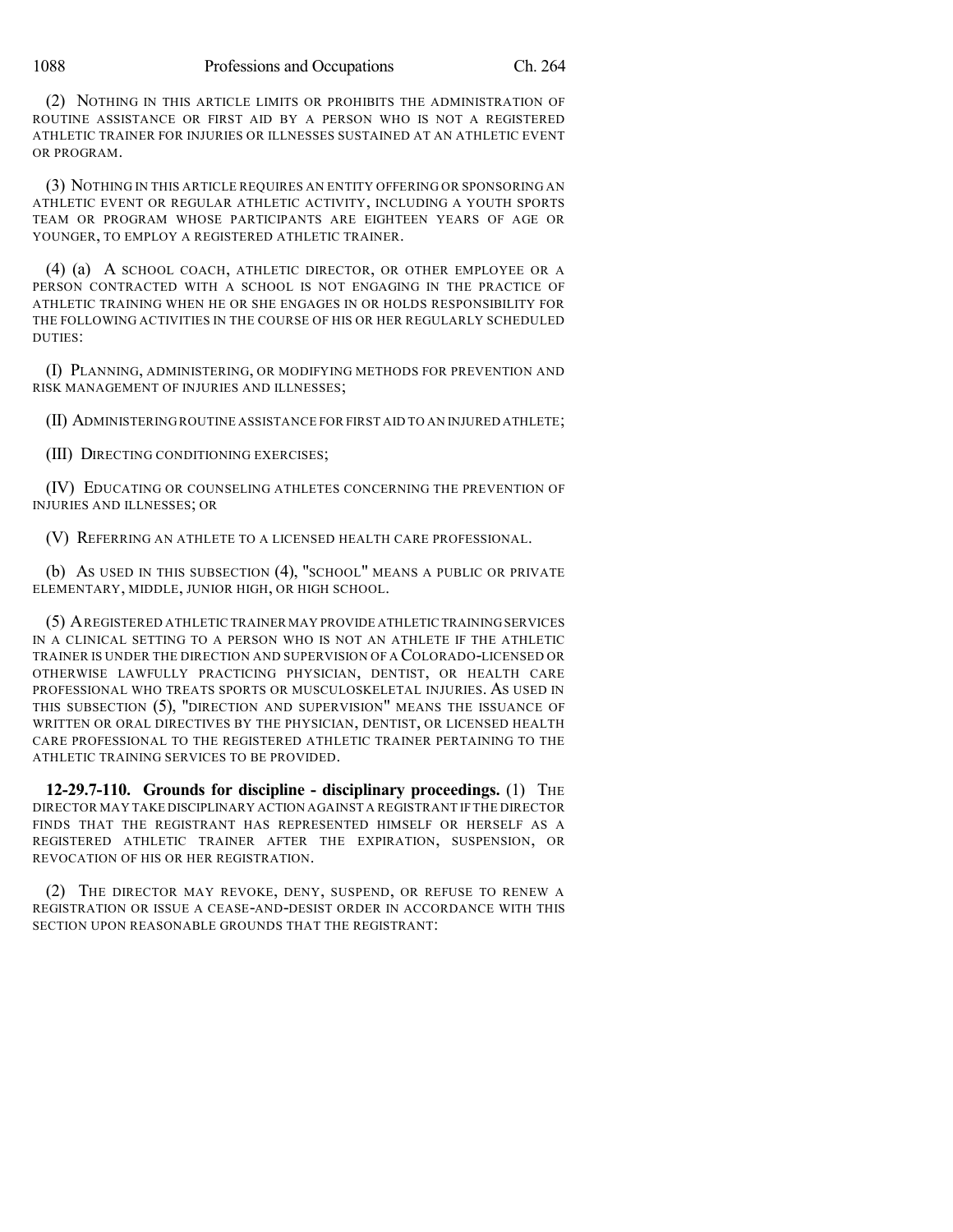(a) HAS ENGAGED IN A SEXUAL ACT WITH A PERSON RECEIVING SERVICES WHILE A THERAPEUTIC RELATIONSHIP EXISTED OR WITHIN SIX MONTHS IMMEDIATELY FOLLOWING TERMINATION OF THE THERAPEUTIC RELATIONSHIP. FOR THE PURPOSES OF THIS PARAGRAPH (a):

(I) "SEXUAL ACT" MEANS SEXUAL CONTACT, SEXUAL INTRUSION, OR SEXUAL PENETRATION AS DEFINED IN SECTION 18-3-401, C.R.S.

(II) "THERAPEUTIC RELATIONSHIP" MEANS THE PERIOD BEGINNING WITH THE INITIAL EVALUATION AND ENDING UPON THE WRITTEN TERMINATION OFTREATMENT. WHEN AN INDIVIDUAL RECEIVING SERVICES IS AN ATHLETE PARTICIPATING ON A SPORTS TEAM OPERATED UNDER THE AUSPICES OF A BONA FIDE AMATEUR SPORTS ORGANIZATION OR AN ACCREDITED EDUCATIONAL INSTITUTION THAT EMPLOYS THE REGISTRANT,THE THERAPEUTIC RELATIONSHIP EXISTS FROM THE TIME THE ATHLETE BECOMES AFFILIATED WITH THE TEAM UNTIL THE AFFILIATION ENDS OR THE ATHLETIC TRAINER TERMINATES THE PROVISION OF ATHLETIC TRAININGSERVICES TO THE TEAM, WHICHEVER OCCURS FIRST.

(b) HAS FALSIFIED INFORMATION IN AN APPLICATION OR HAS ATTEMPTED TO OBTAIN OR HAS OBTAINED A REGISTRATION BY FRAUD, DECEPTION, OR MISREPRESENTATION;

(c) IS AN EXCESSIVE OR HABITUAL USER OR ABUSER OF ALCOHOL OR HABIT-FORMING DRUGS OR IS A HABITUAL USER OF A CONTROLLED SUBSTANCE, AS DEFINED IN SECTION 18-18-102 (5), C.R.S., OR OTHER DRUGS HAVING SIMILAR EFFECTS; EXCEPT THAT THE DIRECTOR HAS THE DISCRETION NOT TO DISCIPLINE THE REGISTRANT IF HE OR SHE IS PARTICIPATINGIN GOOD FAITH IN A PROGRAM APPROVED BY THE DIRECTOR TO END THE USE OR ABUSE;

(d) (I) HAS FAILED TO NOTIFY THE DIRECTOR, AS REQUIRED BY SECTION 12-29.7-113, OF A PHYSICAL OR MENTAL ILLNESS OR CONDITION THAT AFFECTS THE REGISTRANT'S ABILITY TO PROVIDE ATHLETIC TRAINING SERVICES WITH REASONABLE SKILL AND SAFETY OR THAT MAY ENDANGER THE HEALTH OR SAFETY OF INDIVIDUALS RECEIVING ATHLETIC TRAINING SERVICES;

(II) HAS FAILED TO ACT WITHIN THE LIMITATIONS CREATED BY A PHYSICAL OR MENTAL ILLNESS OR CONDITION THAT RENDERS THE REGISTRANT UNABLE TO PERFORM ATHLETIC TRAINING WITH REASONABLE SKILL AND SAFETY OR THAT MAY ENDANGER THE HEALTH OR SAFETY OF PERSONS UNDER HIS OR HER CARE; OR

(III) HAS FAILED TO COMPLY WITH THE LIMITATIONS AGREED TO UNDER A CONFIDENTIAL AGREEMENT ENTERED PURSUANT TO SECTION 12-29.7-113;

(e) HAS HAD A REGISTRATION OR LICENSE SUSPENDED OR REVOKED FOR ACTIONS THAT ARE A VIOLATION OF THIS ARTICLE;

(f) HAS BEEN CONVICTED OF OR PLED GUILTY OR NOLO CONTENDERE TO A FELONY OR ANY CRIME DEFINED IN TITLE 18, C.R.S. A CERTIFIED COPY OF THE JUDGMENT OF A COURT OF COMPETENT JURISDICTION OF THE CONVICTION OR PLEA IS PRIMA FACIE EVIDENCE OF THE CONVICTION OR PLEA. IN CONSIDERING THE DISCIPLINARY ACTION, THE DIRECTOR IS GOVERNED BY SECTION 24-5-101, C.R.S.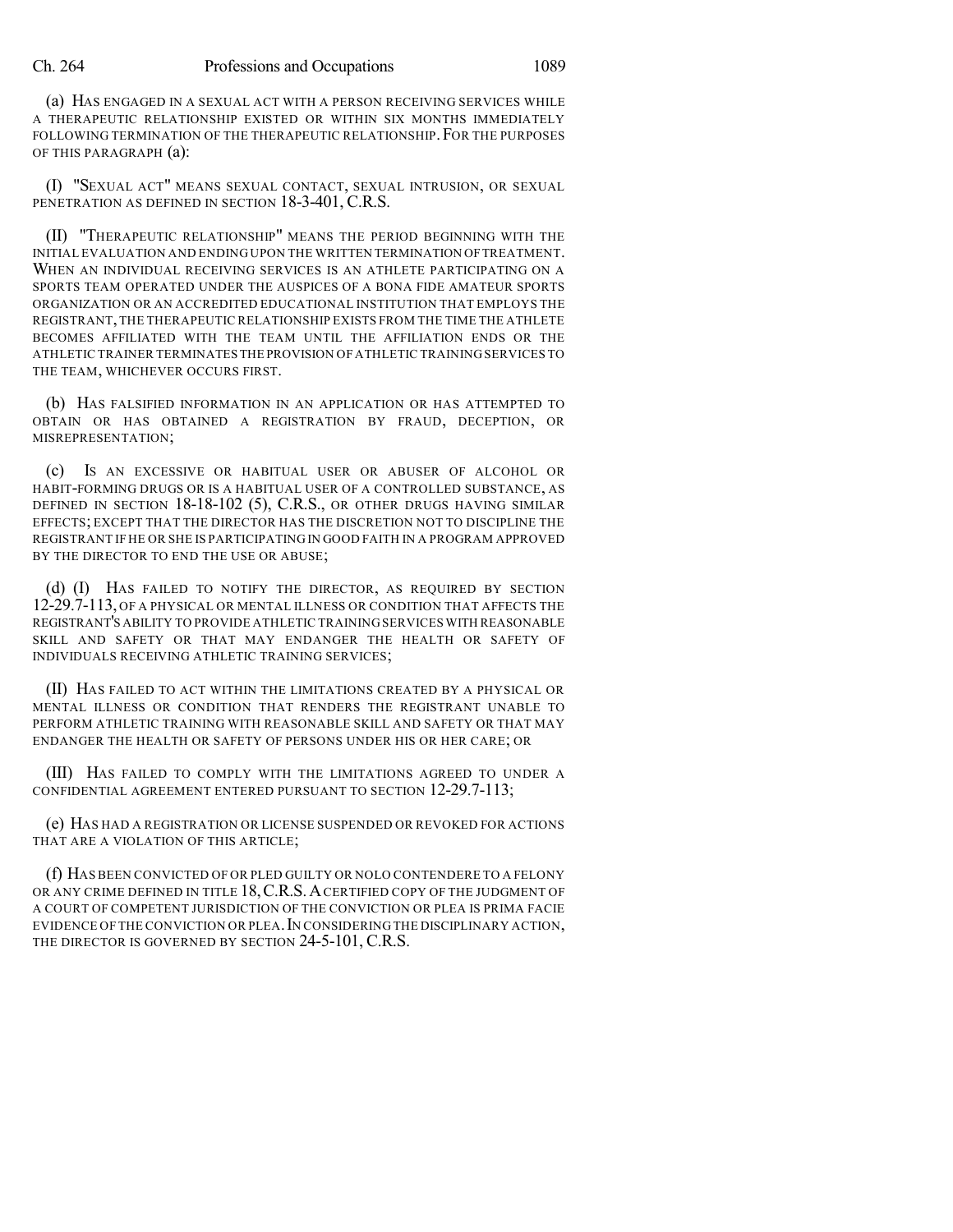(g) HAS PRACTICED ATHLETIC TRAINING WITHOUT A REGISTRATION;

(h) HAS FAILED TO NOTIFY THE DIRECTOR OF ANY DISCIPLINARY ACTION IN REGARD TO THE PERSON'S PAST OR CURRENTLY HELD LICENSE, CERTIFICATE, OR REGISTRATION REQUIRED TO PRACTICE ATHLETIC TRAINING IN THIS STATE OR ANY OTHER JURISDICTION;

(i) HAS REFUSED TO SUBMIT TO A PHYSICAL OR MENTAL EXAMINATION WHEN SO ORDERED BY THE DIRECTOR PURSUANT TO SECTION 12-29.7-112;

(j) HAS FAILED TO PRACTICE PURSUANT TO THE DIRECTION OF A COLORADO-LICENSED OR OTHERWISE LAWFULLY PRACTICING PHYSICIAN, DENTIST, OR HEALTH CARE PROFESSIONAL;

(k) HAS PRACTICED ATHLETIC TRAINING IN A MANNER THAT FAILS TO MEET GENERALLY ACCEPTED STANDARDS OF ATHLETIC TRAINING PRACTICE; OR

(l) HAS OTHERWISE VIOLATED ANY PROVISION OF THIS ARTICLE.

(3) EXCEPT AS OTHERWISE PROVIDED IN SUBSECTION (2) OF THIS SECTION, THE DIRECTOR NEED NOT FIND THAT THE ACTIONS THAT ARE GROUNDS FOR DISCIPLINE WERE WILLFUL BUT MAY CONSIDER WHETHER THE ACTIONS WERE WILLFUL WHEN DETERMINING THE NATURE OF DISCIPLINARY SANCTIONS TO BE IMPOSED.

(4) (a) THE DIRECTOR MAY COMMENCE A PROCEEDING TO DISCIPLINE A REGISTRANT WHEN THE DIRECTOR HASREASONABLE GROUNDS TO BELIEVE THAT THE REGISTRANT HAS COMMITTED AN ACT ENUMERATED IN THIS SECTION.

(b) IN ANY PROCEEDING HELD UNDER THIS SECTION, THE DIRECTOR MAY ACCEPT AS EVIDENCE OF GROUNDS FOR DISCIPLINARY ACTION ANY DISCIPLINARY ACTION TAKEN AGAINST A REGISTRANT IN ANOTHER JURISDICTION IF THE VIOLATION THAT PROMPTED THE DISCIPLINARY ACTION IN THE OTHER JURISDICTION WOULD BE GROUNDS FOR DISCIPLINARY ACTION UNDER THIS ARTICLE.

(5) DISCIPLINARY PROCEEDINGS SHALL BE CONDUCTED IN ACCORDANCE WITH ARTICLE 4 OF TITLE 24, C.R.S., AND THE HEARING AND OPPORTUNITY FOR REVIEW SHALL BE CONDUCTED PURSUANT TO THAT ARTICLE BY THE DIRECTOR OR BY AN ADMINISTRATIVE LAW JUDGE, AT THE DIRECTOR'S DISCRETION. THE DIRECTOR HAS THE AUTHORITY TO EXERCISE ALL POWERS AND DUTIES CONFERRED BY THIS ARTICLE DURING THE DISCIPLINARY PROCEEDINGS.

(6) (a) THE DIRECTOR MAY REQUEST THE ATTORNEY GENERAL TO SEEK AN INJUNCTION,IN ANY COURT OFCOMPETENT JURISDICTION,TO ENJOIN A PERSON FROM COMMITTING AN ACT PROHIBITED BY THIS ARTICLE.WHEN SEEKING AN INJUNCTION UNDER THIS PARAGRAPH (a), THE ATTORNEY GENERAL IS NOT REQUIRED TO ALLEGE OR PROVE THE INADEQUACY OF ANY REMEDY AT LAW OR THAT SUBSTANTIAL OR IRREPARABLE DAMAGE IS LIKELY TO RESULT FROM A CONTINUED VIOLATION OF THIS ARTICLE.

(b)(I) THE DIRECTOR MAY INVESTIGATE,HOLD HEARINGS,AND GATHER EVIDENCE IN ALL MATTERS RELATED TO THE EXERCISE AND PERFORMANCE OF THE POWERS AND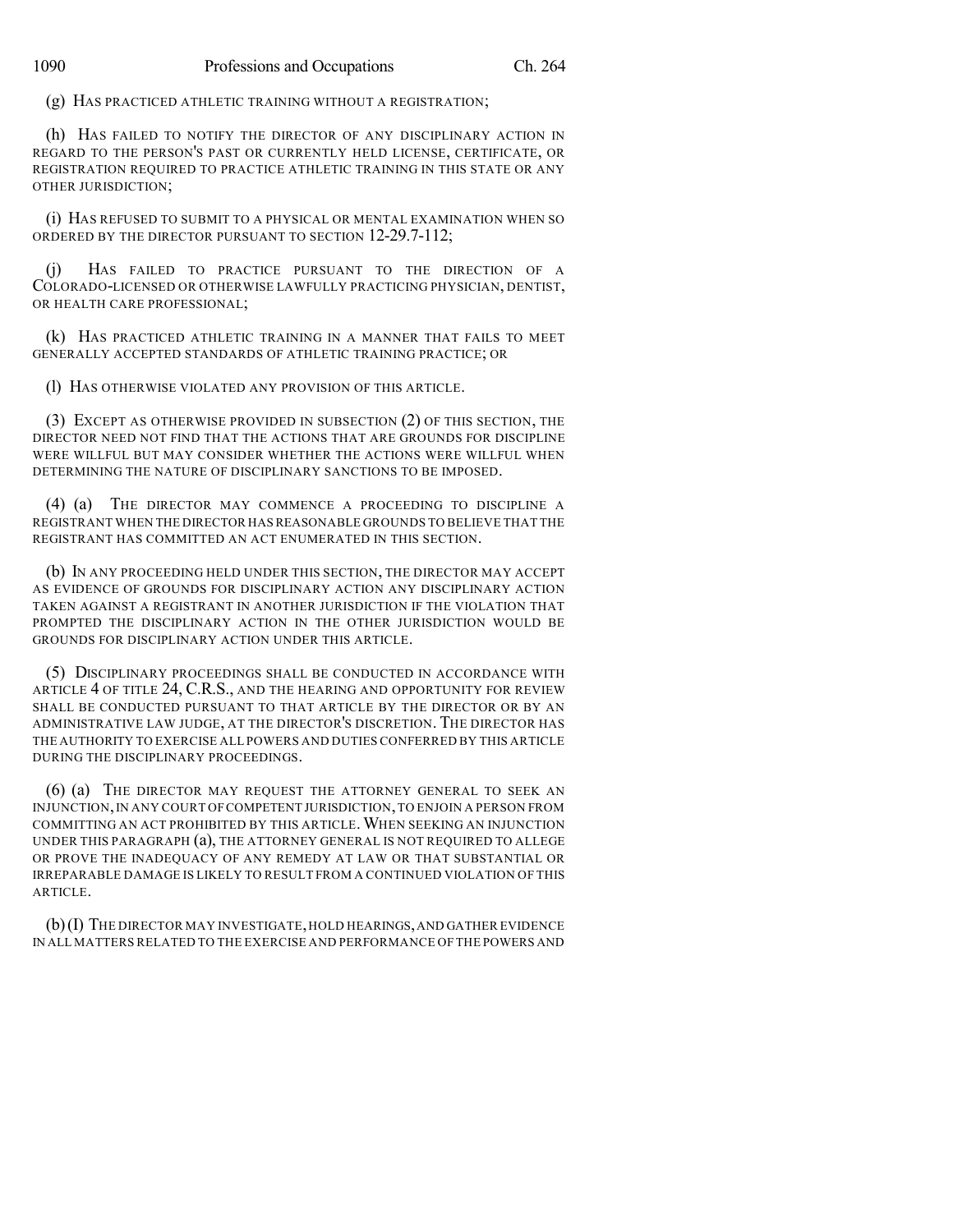DUTIES OF THE DIRECTOR.

(II) IN ORDER TO AID THE DIRECTOR IN ANY HEARING OR INVESTIGATION INSTITUTED PURSUANT TO THIS SECTION,THE DIRECTOR OR AN ADMINISTRATIVE LAW JUDGE APPOINTED PURSUANT TO PARAGRAPH (c) OF THIS SUBSECTION (6) MAY ADMINISTER OATHS, TAKE AFFIRMATIONS OF WITNESSES, AND ISSUE SUBPOENAS COMPELLING THE ATTENDANCE OF WITNESSES AND THE PRODUCTION OF ALL RELEVANT RECORDS, PAPERS, BOOKS, DOCUMENTARY EVIDENCE, AND MATERIALS IN ANY HEARING, INVESTIGATION, ACCUSATION, OR OTHER MATTER BEFORE THE DIRECTOR OR AN ADMINISTRATIVE LAW JUDGE.

(III) UPON FAILURE OF ANY WITNESS OR REGISTRANT TO COMPLY WITH A SUBPOENA OR PROCESS, THE DISTRICT COURT OF THE COUNTY IN WHICH THE SUBPOENAED PERSON OR REGISTRANT RESIDES OR CONDUCTS BUSINESS, UPON APPLICATION BY THE DIRECTOR WITH NOTICE TO THE SUBPOENAED PERSON OR REGISTRANT, MAY ISSUE TO THE PERSON OR REGISTRANT AN ORDER REQUIRING THE PERSON OR REGISTRANT TO APPEAR BEFORE THE DIRECTOR;PRODUCE THE RELEVANT PAPERS, BOOKS, RECORDS, DOCUMENTARY EVIDENCE, OR MATERIALS; OR GIVE EVIDENCE TOUCHING THE MATTER UNDER INVESTIGATION OR IN QUESTION. IF THE PERSON OR REGISTRANT FAILS TO OBEY THE ORDER OF THE COURT, THE PERSON OR REGISTRANT MAY BE HELD IN CONTEMPT OF COURT.

(c) THE DIRECTOR MAY APPOINT AN ADMINISTRATIVE LAW JUDGE PURSUANT TO PART 10 OF ARTICLE 30 OF TITLE 24, C.R.S., TO CONDUCT HEARINGS, TAKE EVIDENCE, MAKE FINDINGS, AND REPORT THE FINDINGS TO THE DIRECTOR.

(7)(a) THE DIRECTOR, THE DIRECTOR'S STAFF, ANY PERSON ACTING AS A WITNESS OR CONSULTANT TO THE DIRECTOR, ANY WITNESS TESTIFYING IN A PROCEEDING AUTHORIZED UNDER THIS ARTICLE, AND ANY PERSON WHO LODGES A COMPLAINT PURSUANT TO THIS ARTICLE IS IMMUNE FROM LIABILITY IN ANY CIVIL ACTION BROUGHT AGAINST HIM OR HER FOR ACTS OCCURRING WHILE ACTING IN HIS OR HER CAPACITY AS DIRECTOR, STAFF, CONSULTANT, OR WITNESS, RESPECTIVELY, IF THE INDIVIDUAL WAS ACTING IN GOOD FAITH WITHIN THE SCOPE OF HIS OR HER RESPECTIVE CAPACITY, MADE A REASONABLE EFFORT TO OBTAIN THE FACTS OF THE MATTER AS TO WHICH HE OR SHE ACTED, AND ACTED IN THE REASONABLE BELIEF THAT THE ACTION TAKEN BY HIM OR HER WAS WARRANTED BY THE FACTS.

(b) APERSON PARTICIPATING IN GOOD FAITH IN MAKING A COMPLAINT OR REPORT OR IN AN INVESTIGATIVE OR ADMINISTRATIVE PROCEEDING PURSUANT TO THIS SECTION IS IMMUNE FROM ANY CIVIL OR CRIMINAL LIABILITY THAT OTHERWISE MIGHT RESULT BY REASON OF THE PARTICIPATION.

(8) A FINAL ACTION OF THE DIRECTOR IS SUBJECT TO JUDICIAL REVIEW BY THE COURT OF APPEALS PURSUANT TO SECTION 24-4-106 (11), C.R.S. THE DIRECTOR MAY INSTITUTE A JUDICIAL PROCEEDING IN ACCORDANCE WITH SECTION 24-4-106, C.R.S., TO ENFORCE THE DIRECTOR'S ORDER.

(9) AN EMPLOYER OF AN ATHLETIC TRAINER SHALL REPORT TO THE DIRECTOR ANY DISCIPLINARY ACTION TAKEN AGAINST THE ATHLETIC TRAINER OR THE RESIGNATION OF THE ATHLETIC TRAINER IN LIEU OF DISCIPLINARY ACTION FOR CONDUCT THAT VIOLATES THIS ARTICLE.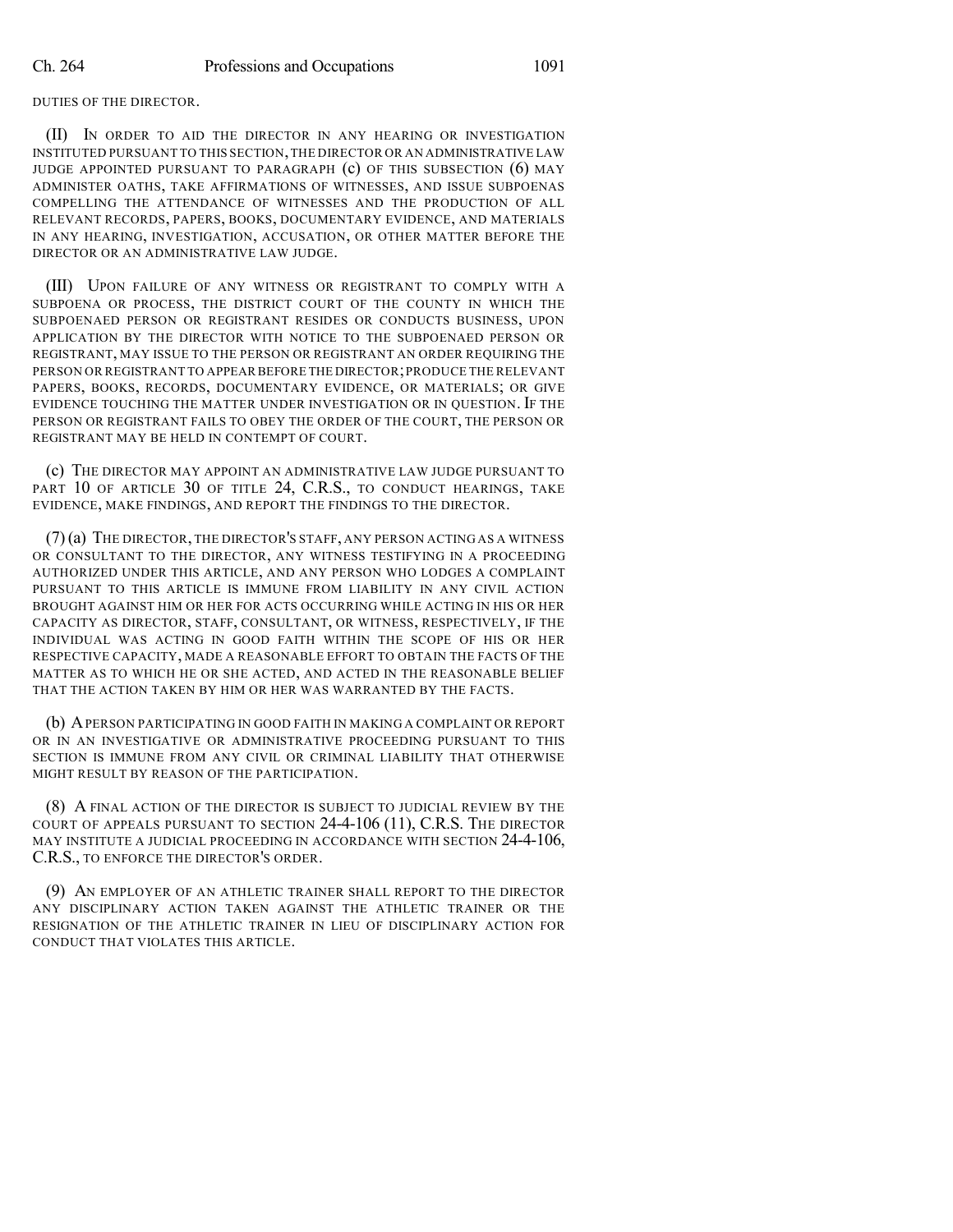(10) WHEN A COMPLAINT OR AN INVESTIGATION DISCLOSES AN INSTANCE OF MISCONDUCT THAT, IN THE OPINION OF THE DIRECTOR, WARRANTS FORMAL ACTION, THE DIRECTOR SHALL NOT RESOLVE THE COMPLAINT BY A DEFERRED SETTLEMENT, ACTION, JUDGMENT, OR PROSECUTION.

**12-29.7-111. Cease-and-desist orders.** (1) (a) IF IT APPEARS TO THE DIRECTOR, BASED UPON CREDIBLE EVIDENCE AS PRESENTED IN A WRITTEN COMPLAINT BY ANY PERSON, THAT A REGISTRANT IS ACTING IN A MANNER THAT IS AN IMMINENT THREAT TO THE HEALTH AND SAFETY OF THE PUBLIC OR THAT A PERSON IS ACTING OR HAS ACTED WITHOUT THE REQUIRED REGISTRATION,THE DIRECTOR MAY ISSUE AN ORDER TO CEASE AND DESIST THE ACTIVITY. THE DIRECTOR SHALL SET FORTH THE STATUTES AND RULES ALLEGED TO HAVE BEEN VIOLATED, THE FACTS ALLEGED TO HAVE CONSTITUTED THE VIOLATION, AND THE REQUIREMENT THAT ALL UNLAWFUL ACTS OR UNREGISTERED PRACTICES IMMEDIATELY CEASE.

(b) WITHIN TEN DAYS AFTER SERVICE OF THE ORDER TO CEASE AND DESIST PURSUANT TO PARAGRAPH (a) OF THIS SUBSECTION (1), THE RESPONDENT MAY REQUEST A HEARING ON THE QUESTION OF WHETHER ACTS OR PRACTICES IN VIOLATION OF THIS ARTICLE OR RULES ADOPTED UNDER THIS ARTICLE HAVE OCCURRED.THE HEARING SHALL BE CONDUCTED PURSUANT TO SECTIONS 24-4-104 AND 24-4-105, C.R.S.

(2) (a) IF IT APPEARS TO THE DIRECTOR, BASED UPON CREDIBLE EVIDENCE AS PRESENTED IN A WRITTEN COMPLAINT BY ANY PERSON, THAT A PERSON HAS VIOLATED ANY OTHER PORTION OF THIS ARTICLE OR RULES ADOPTED UNDER THIS ARTICLE, IN ADDITION TO ANY SPECIFIC POWERS GRANTED PURSUANT TO THIS ARTICLE, THE DIRECTOR MAY ISSUE TO THE PERSON AN ORDER TO SHOW CAUSE AS TO WHY THE DIRECTOR SHOULD NOT ISSUE A FINAL ORDER DIRECTING THE PERSON TO CEASE AND DESIST FROM THE UNLAWFUL ACT OR UNREGISTERED PRACTICE.

(b) THE DIRECTOR SHALL PROMPTLY NOTIFY A PERSON AGAINST WHOM THE DIRECTOR HAS ISSUED AN ORDER TO SHOW CAUSE PURSUANT TO PARAGRAPH (a) OF THIS SUBSECTION (2) OF THE ISSUANCE OF THE ORDER, ALONG WITH A COPY OF THE ORDER, THE FACTUAL AND LEGAL BASIS FOR THE ORDER, AND THE DATE SET BY THE DIRECTOR FOR A HEARING ON THE ORDER. THE DIRECTOR MAY SERVE THE NOTICE ON THE PERSON BY PERSONAL SERVICE, BY FIRST-CLASS, POSTAGE-PREPAID UNITED STATES MAIL, OR IN ANOTHER MANNER AS MAY BE PRACTICABLE. PERSONAL SERVICE OR MAILING OF AN ORDER OR DOCUMENT PURSUANT TO THIS PARAGRAPH (b) CONSTITUTES NOTICE OF THE ORDER TO THE PERSON.

(c) (I) THE DIRECTOR SHALL HOLD THE HEARING ON AN ORDER TO SHOW CAUSE NO SOONER THAN TEN AND NO LATER THAN FORTY-FIVE CALENDAR DAYS AFTER THE DATE THE DIRECTOR TRANSMITTED OR SERVED THE NOTICE AS PROVIDED IN PARAGRAPH (b) OF THIS SUBSECTION (2). THE DIRECTOR MAY CONTINUE THE HEARING BY AGREEMENT OF ALL PARTIES BASED UPON THE COMPLEXITY OF THE MATTER,NUMBER OF PARTIES TO THE MATTER,AND LEGAL ISSUES PRESENTED IN THE MATTER, BUT IN NO EVENT SHALL THE DIRECTOR HOLD THE HEARING LATER THAN SIXTY CALENDAR DAYS AFTER THE DATE THE NOTICE WAS TRANSMITTED OR SERVED.

(II) IF A PERSON AGAINST WHOM AN ORDER TO SHOW CAUSE HAS BEEN ISSUED PURSUANT TO PARAGRAPH (a) OF THIS SUBSECTION (2) DOES NOT APPEAR AT THE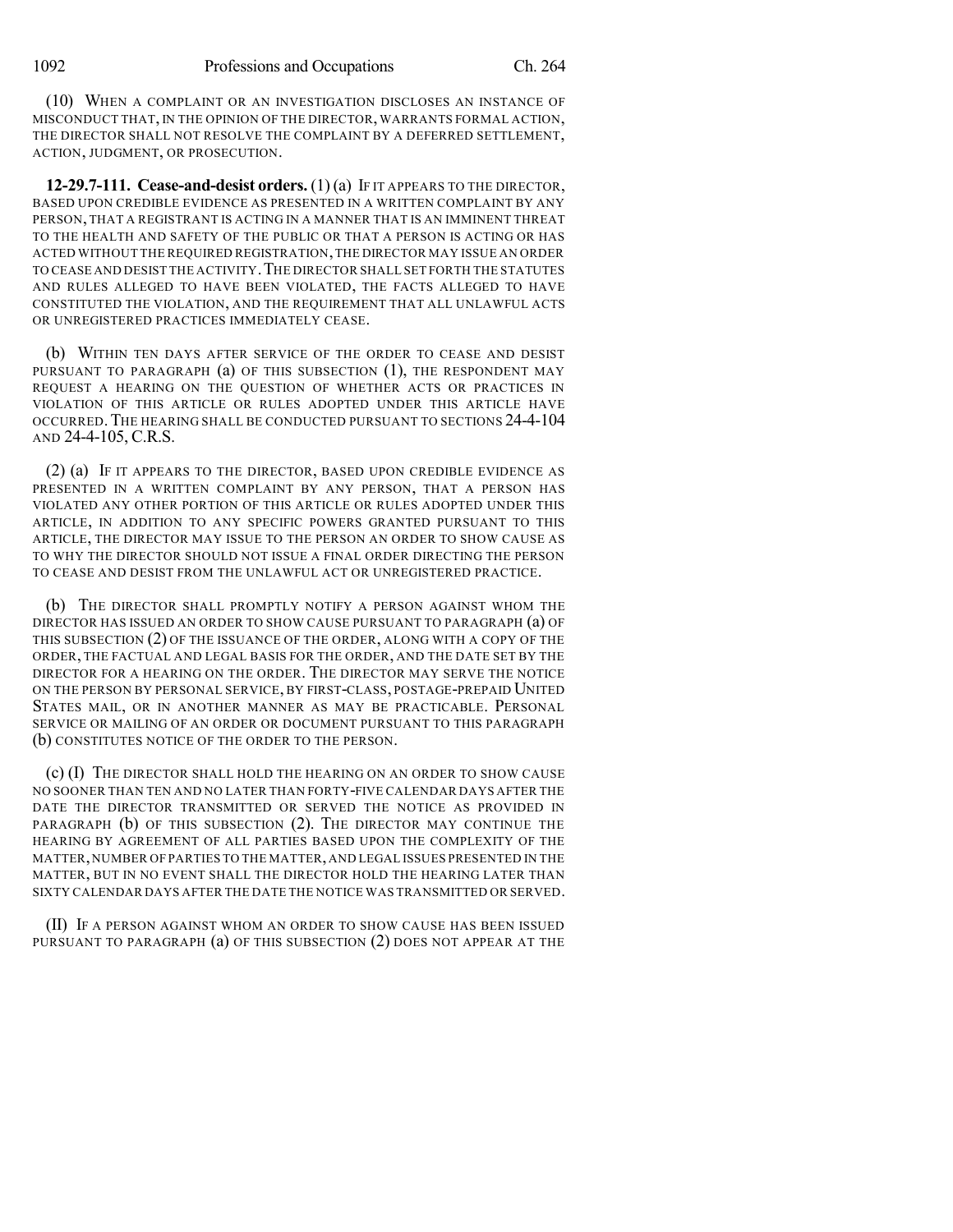## Ch. 264 Professions and Occupations 1093

HEARING, THE DIRECTOR MAY PRESENT EVIDENCE THAT NOTIFICATION WAS PROPERLY SENT OR SERVED ON THE PERSON PURSUANT TO PARAGRAPH (b) OF THIS SUBSECTION (2) AND OTHER EVIDENCE RELATED TO THE MATTER AS THE DIRECTOR DEEMS APPROPRIATE. THE DIRECTOR SHALL ISSUE THE ORDER WITHIN TEN DAYS AFTER THE DIRECTOR'S DETERMINATION RELATED TO REASONABLE ATTEMPTS TO NOTIFY THE RESPONDENT, AND THE ORDER BECOMES FINAL AS TO THAT PERSON BY OPERATION OF LAW. THE HEARING SHALL BE CONDUCTED PURSUANT TO SECTIONS 24-4-104 AND 24-4-105, C.R.S.

(III) IF THE DIRECTOR REASONABLY FINDS THAT THE PERSON AGAINST WHOM THE ORDER TO SHOW CAUSE WAS ISSUED IS ACTING OR HAS ACTED WITHOUT THE REQUIRED REGISTRATION, OR HAS OR IS ABOUT TO ENGAGE IN ACTS OR PRACTICES CONSTITUTING VIOLATIONS OF THIS ARTICLE OR RULES ADOPTED UNDER THIS ARTICLE, THE DIRECTOR MAY ISSUE A FINAL CEASE-AND-DESIST ORDER, DIRECTING THE PERSON TO CEASE AND DESIST FROM FURTHER UNLAWFUL ACTS OR UNREGISTERED PRACTICES.

(IV) THE DIRECTOR SHALL PROVIDE NOTICE, IN THE MANNER SET FORTH IN PARAGRAPH (b) OF THIS SUBSECTION (2), OF THE FINAL CEASE-AND-DESIST ORDER WITHIN TEN CALENDAR DAYS AFTER THE HEARING CONDUCTED PURSUANT TO THIS PARAGRAPH (c) TO EACH PERSON AGAINST WHOM THE FINAL ORDER HAS BEEN ISSUED. THE FINAL ORDER ISSUED PURSUANT TO SUBPARAGRAPH (III) OF THIS PARAGRAPH (c) IS EFFECTIVE WHEN ISSUED AND IS A FINAL ORDER FOR PURPOSES OF JUDICIAL REVIEW.

(3) IF IT APPEARS TO THE DIRECTOR,BASED UPON CREDIBLE EVIDENCE PRESENTED TO THE DIRECTOR, THAT A PERSON HAS ENGAGED OR IS ABOUT TO ENGAGE IN AN UNREGISTERED ACT OR PRACTICE;AN ACT OR PRACTICE CONSTITUTING A VIOLATION OF THIS ARTICLE, A RULE PROMULGATED PURSUANT TO THIS ARTICLE, OR AN ORDER ISSUED PURSUANT TO THIS ARTICLE; OR AN ACT OR PRACTICE CONSTITUTING GROUNDS FOR ADMINISTRATIVE SANCTION PURSUANT TO THIS ARTICLE, THE DIRECTOR MAY ENTER INTO A STIPULATION WITH THE PERSON.

(4) IF ANY PERSON FAILS TO COMPLY WITH A FINAL CEASE-AND-DESIST ORDER OR A STIPULATION, THE DIRECTOR MAY REQUEST THE ATTORNEY GENERAL OR THE DISTRICT ATTORNEY FOR THE JUDICIAL DISTRICT IN WHICH THE ALLEGED VIOLATION EXISTS TO BRING, AND IF SO REQUESTED SUCH ATTORNEY SHALL BRING, SUIT FOR A TEMPORARY RESTRAINING ORDER AND FOR INJUNCTIVE RELIEF TO PREVENT ANY FURTHER OR CONTINUED VIOLATION OF THE FINAL ORDER.

(5) A PERSON AGGRIEVED BY THE FINAL CEASE-AND-DESIST ORDER MAY SEEK JUDICIAL REVIEW OF THE DIRECTOR'S DETERMINATION OR OF THE DIRECTOR'S FINAL ORDER AS PROVIDED IN SECTION 12-29.7-110 (8).

**12-29.7-112. Mental or physical examination of registrants.** (1) IF THE DIRECTOR HAS REASONABLE CAUSE TO BELIEVE THAT A REGISTRANT IS UNABLE TO PRACTICE WITH REASONABLE SKILL AND SAFETY, THE DIRECTOR MAY ORDER THE REGISTRANT TO TAKE A MENTAL OR PHYSICAL EXAMINATION ADMINISTERED BY A PHYSICIAN OR OTHER LICENSED HEALTH CARE PROFESSIONAL DESIGNATED BY THE DIRECTOR.UNLESS DUE TO CIRCUMSTANCES BEYOND THE REGISTRANT'S CONTROL, IF THE REGISTRANT REFUSES TO UNDERGO A MENTAL OR PHYSICAL EXAMINATION,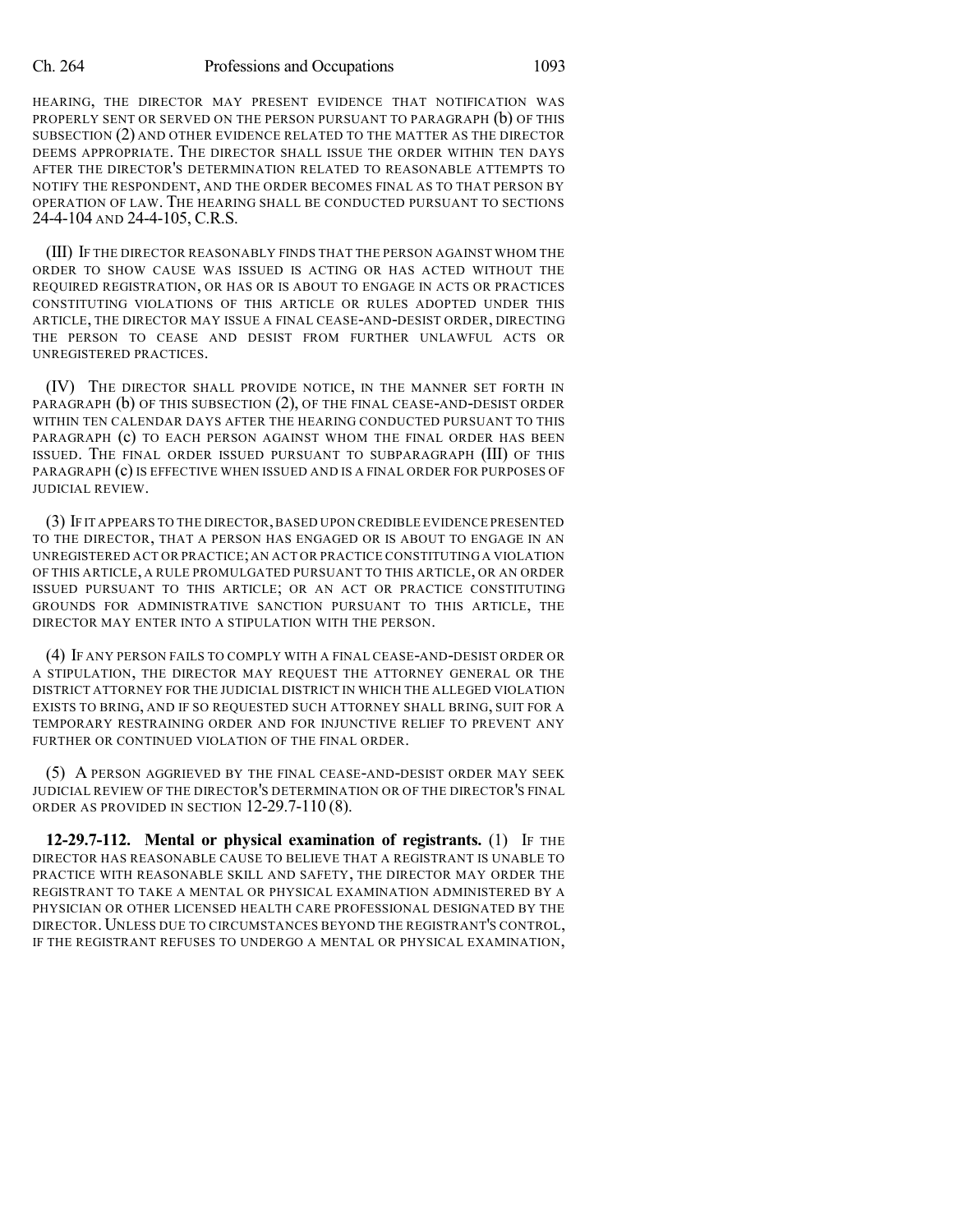1094 Professions and Occupations Ch. 264

THE DIRECTOR MAY SUSPEND THE PERSON'S REGISTRATION UNTIL THE RESULTS OF THE EXAMINATION ARE KNOWN AND THE DIRECTOR HAS MADE A DETERMINATION OF THE REGISTRANT'S FITNESS TO PRACTICE. THE DIRECTOR SHALL PROCEED WITH AN ORDER FOR EXAMINATION AND SHALL MAKE HIS OR HER DETERMINATION IN A TIMELY MANNER.

(2) THE DIRECTOR SHALL INCLUDE IN AN ORDER REQUIRING A REGISTRANT TO UNDERGO A MENTAL OR PHYSICAL EXAMINATION THE BASIS OF THE DIRECTOR'S REASONABLE CAUSE TO BELIEVE THAT THE REGISTRANT IS UNABLE TO PRACTICE WITH REASONABLE SKILL AND SAFETY. FOR PURPOSES OF A DISCIPLINARY PROCEEDING AUTHORIZED UNDER THIS ARTICLE, THE REGISTRANT IS DEEMED TO HAVE WAIVED ALL OBJECTIONS TO THE ADMISSIBILITY OF THE EXAMINING PHYSICIAN'S OR LICENSED HEALTH CARE PROFESSIONAL'S TESTIMONY OR EXAMINATION REPORTS ON THE GROUND THAT THEY ARE PRIVILEGED COMMUNICATIONS.

(3) THE REGISTRANT MAY SUBMIT TO THE DIRECTOR TESTIMONY OR EXAMINATION REPORTS FROM A PHYSICIAN CHOSEN BY THE REGISTRANT AND PERTAINING TO ANY CONDITION THAT THE DIRECTOR HAS ALLEGED MAY PRECLUDE THE REGISTRANT FROM PRACTICING WITH REASONABLE SKILL AND SAFETY. THE TESTIMONY AND REPORTS SUBMITTED BY THE REGISTRANT MAY BE CONSIDERED BY THE DIRECTOR IN CONJUNCTION WITH, BUT NOT IN LIEU OF, TESTIMONY AND EXAMINATION REPORTS OF THE PHYSICIAN DESIGNATED BY THE DIRECTOR.

(4) THE RESULTS OF A MENTAL OR PHYSICAL EXAMINATION ORDERED BY THE DIRECTOR SHALL NOT BE USED AS EVIDENCE IN ANY PROCEEDING OTHER THAN ONE BEFORE THE DIRECTOR AND SHALL NOT BE DEEMED A PUBLIC RECORD OR MADE AVAILABLE TO THE PUBLIC.

**12-29.7-113. Confidential agreementto limitpractice - violationgroundsfor discipline.** (1) IF A REGISTERED ATHLETIC TRAINER SUFFERS FROM A PHYSICAL OR MENTAL ILLNESS OR CONDITION THAT RENDERS THE REGISTRANT UNABLE TO PRACTICE ATHLETIC TRAINING WITH REASONABLE SKILL AND SAFETY TO PATIENTS, THE REGISTRANT SHALL NOTIFY THE DIRECTOR OF THE ILLNESS OR CONDITION IN A MANNER AND WITHIN A PERIOD OF TIME DETERMINED BY THE DIRECTOR. THE DIRECTOR MAY REQUIRE THE REGISTRANT TO SUBMIT TO AN EXAMINATION TO EVALUATE THE EXTENT OF THE ILLNESS OR CONDITION AND ITS IMPACT ON THE REGISTRANT'S ABILITY TO PRACTICE WITH REASONABLE SKILL AND SAFETY TO **PATIENTS** 

(2) (a) UPON DETERMINING THAT A REGISTRANT WITH A PHYSICAL OR MENTAL ILLNESS OR CONDITION IS ABLE TO RENDER LIMITED ATHLETIC TRAINING SERVICES WITH REASONABLE SKILL AND SAFETY TO PATIENTS,THE DIRECTOR MAY ENTER INTO A CONFIDENTIAL AGREEMENT WITH THE REGISTRANT IN WHICH THE REGISTRANT AGREES TO LIMIT HIS OR HER PRACTICE BASED ON THE RESTRICTIONS IMPOSED BY THE ILLNESS OR CONDITION, AS DETERMINED BY THE DIRECTOR.

(b) THE AGREEMENT MUST SPECIFY THAT THE REGISTRANT IS SUBJECT TO PERIODIC REEVALUATIONS OR MONITORING AS DETERMINED APPROPRIATE BY THE DIRECTOR.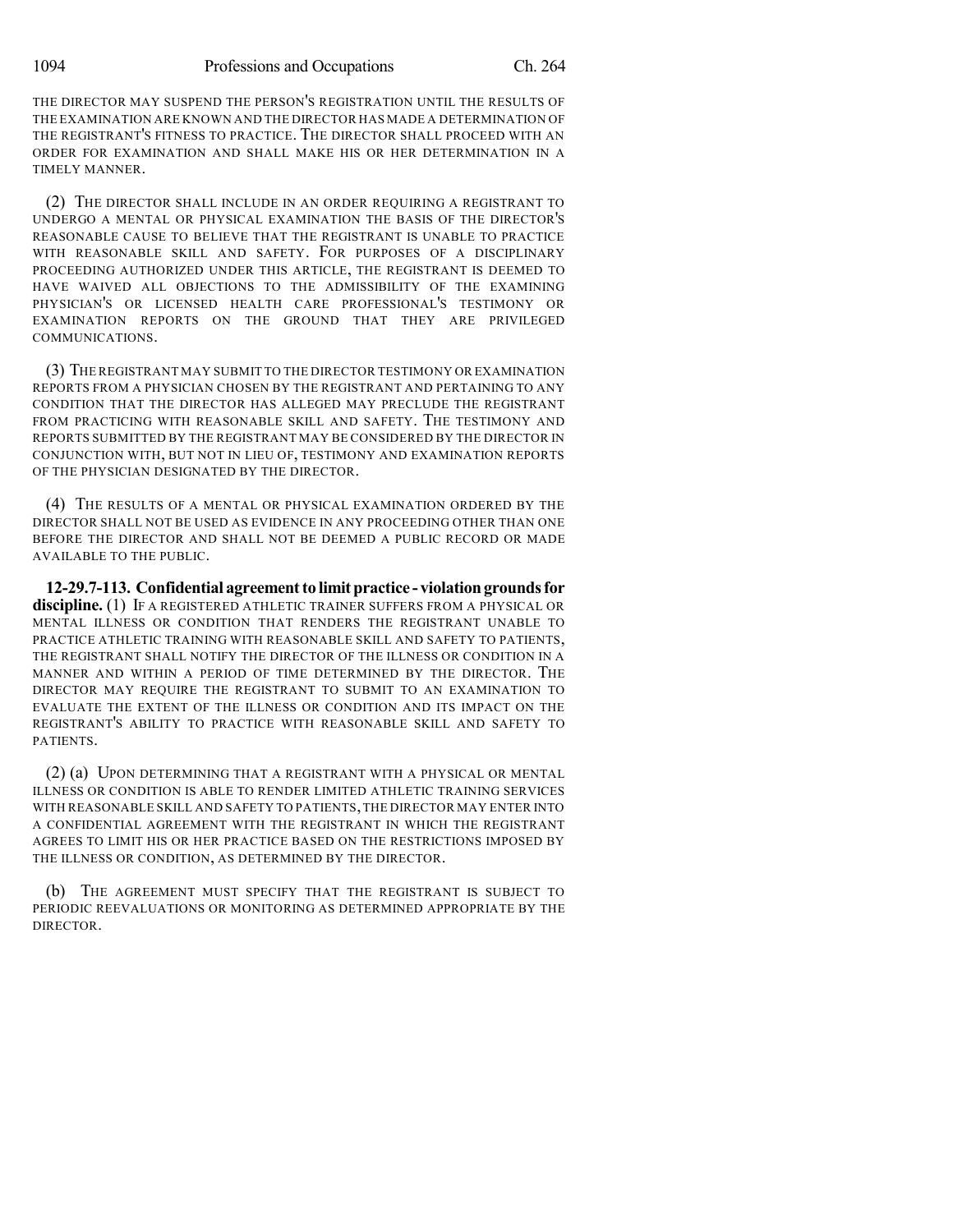(c) THE PARTIES MAY MODIFY OR DISSOLVE THE AGREEMENT AS NECESSARY BASED ON THE RESULTS OF A REEVALUATION OR OF MONITORING.

(d) BY ENTERING INTO AN AGREEMENT WITH THE DIRECTOR PURSUANT TO THIS SECTION TO LIMIT HIS OR HER PRACTICE, THE REGISTRANT IS NOT ENGAGING IN ACTIVITIES THAT CONSTITUTE GROUNDS FOR DISCIPLINE UNDER SECTION 12-29.7-110. THE AGREEMENT IS AN ADMINISTRATIVE ACTION AND DOES NOT CONSTITUTE A RESTRICTION OR DISCIPLINE BY THE DIRECTOR. HOWEVER, IF THE REGISTRANT FAILS TO COMPLY WITH THE TERMS OF AN AGREEMENT ENTERED INTO PURSUANT TO THIS SECTION,THE FAILURE CONSTITUTES GROUNDS FOR DISCIPLINARY ACTION UNDER SECTION 12-29.7-110 (2) (d), AND THE REGISTRANT IS SUBJECT TO DISCIPLINE IN ACCORDANCE WITH SECTION 12-29.7-110.

(3) THIS SECTION DOES NOT APPLY TO A REGISTRANT SUBJECT TO DISCIPLINE UNDER SECTION 12-29.7-110 (2) (c).

**12-29.7-114. Unauthorized practice - penalties.** APERSON WHO PRACTICES OR OFFERS OR ATTEMPTS TO PRACTICE ATHLETIC TRAINING WITHOUT AN ACTIVE REGISTRATION ISSUED UNDER THIS ARTICLE COMMITS A CLASS 2MISDEMEANOR AND SHALL BE PUNISHED AS PROVIDED IN SECTION 18-1.3-501, C.R.S., FOR THE FIRST OFFENSE. FOR THE SECOND OR ANY SUBSEQUENT OFFENSE, THE PERSON COMMITS A CLASS 1 MISDEMEANOR AND SHALL BE PUNISHED AS PROVIDED IN SECTION 18-1.3-501, C.R.S.

**12-29.7-115. Rule-making authority.**THE DIRECTOR SHALL PROMULGATE RULES AS NECESSARY FOR THE ADMINISTRATION OF THIS ARTICLE.

**12-29.7-116. Severability.** IF ANY PROVISION OF THIS ARTICLE IS HELD TO BE INVALID, THE INVALIDITY DOES NOT AFFECT OTHER PROVISIONS OF THIS ARTICLE THAT CAN BE GIVEN EFFECT WITHOUT THE INVALID PROVISION.

**12-29.7-117. Repeal of article - review of functions.** THIS ARTICLE IS REPEALED, EFFECTIVE SEPTEMBER 1, 2021, AND THE POWERS, DUTIES, AND FUNCTIONS OF THE DIRECTOR SPECIFIED IN THIS ARTICLE ARE REPEALED ON THAT DATE. PRIOR TO THE REPEAL, THE DEPARTMENT OF REGULATORY AGENCIES SHALL REVIEW THE POWERS, DUTIES, AND FUNCTIONS OF THE DIRECTOR AS PROVIDED IN SECTION 24-34-104, C.R.S.

**SECTION 2.** In Colorado Revised Statutes, 24-34-104, **repeal** (46) (k); and **add**  $(52.5)$  (f) as follows:

**24-34-104. Generalassemblyreviewof regulatoryagenciesandfunctionsfor termination, continuation, or reestablishment.** (46) The following agencies, functions, or both shall terminate on July 1, 2015:

(k) The regulation of athletic trainers bythe director ofthe division of professions and occupations in the department of regulatory agencies in accordance with article 29.7 of title 12, C.R.S.;

(52.5) The following agencies, functions, or both, terminate on September 1, 2021: